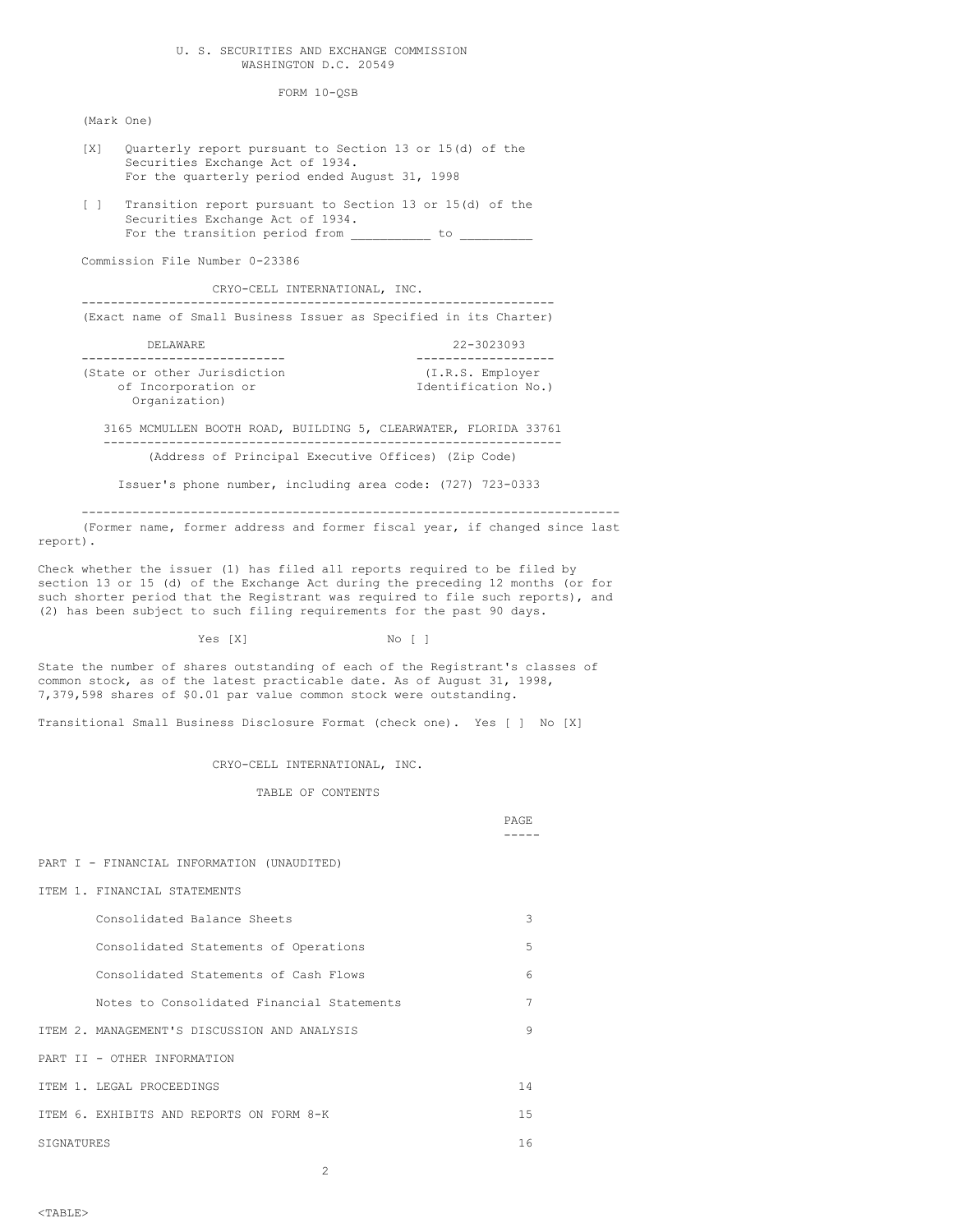# CRYO-CELL INTERNATIONAL, INC. AND SUBSIDIARIES CONSOLIDATED BALANCE SHEETS

ASSETS

|                                                                                   | 1998<br>(UNAUDITED)<br>------------ | AUGUST 31, NOVEMBER 30,<br>1997 |
|-----------------------------------------------------------------------------------|-------------------------------------|---------------------------------|
| <s></s>                                                                           | $\langle C \rangle$                 | $<<$ $>>$                       |
| CURRENT ASSETS                                                                    |                                     |                                 |
| Cash and cash equivalents<br>Receivables and advances (net of allowance for       |                                     | $$126,457$ $$814,156$           |
| doubtful accounts of \$4,338)                                                     | 96,457                              | 62,637                          |
| Receivable - Litigation (See Note 5)                                              | 580,800                             | $- - -$                         |
| Marketable securities                                                             |                                     | 72,000 225,000                  |
| Inventory                                                                         | 474                                 | $\sim$ $ -$                     |
| Refundable income taxes                                                           |                                     | 18,108 21,338                   |
| Loan origination fees, net                                                        | $- -$                               | 44,116                          |
| Prepaid expenses and other current assets                                         |                                     | 79,125 57,676                   |
|                                                                                   |                                     |                                 |
| Total current assets                                                              |                                     | 973, 421 1, 224, 923            |
| PROPERTY AND EQUIPMENT                                                            |                                     |                                 |
| Property and equipment, net                                                       |                                     | 2,523,104 2,466,152             |
| OTHER ASSETS                                                                      |                                     |                                 |
| Intangible assets (net of amortization of<br>\$39,207 and \$35,696, respectively) | 67,129                              | 68,512                          |
| Deposits with vendors and others                                                  | 137,321                             | 28,788                          |
| Investment in unconsolidated affiliate                                            | 114,180                             | 191,698                         |
|                                                                                   | -----------                         | -----------                     |
| Total other assets                                                                | 318,630<br>----------               | 288,998<br>-----------          |
| TOTAL ASSETS                                                                      |                                     | \$3,815,155 \$3,980,073         |
|                                                                                   | ==========                          |                                 |

# $<$ /TABLE>

The accompanying notes to consolidated financial statements are an integral part of these statements.

3

 $<$ TABLE>

<CAPTION>

# CRYO-CELL INTERNATIONAL, INC. AND SUBSIDIARIES CONSOLIDATED BALANCE SHEETS

# LIABILITIES AND STOCKHOLDERS' EQUITY

|                                          | 1998<br>(UNAUDITED)       | AUGUST 31, NOVEMBER 30,<br>1997 |
|------------------------------------------|---------------------------|---------------------------------|
| $<$ S>                                   | <<                        | <<                              |
| CURRENT LIABILITIES                      |                           |                                 |
| Accounts payable                         | $\mathsf{S}^-$<br>286,157 | \$289,159                       |
| Accrued expenses and withholdings        | 117,350                   | 104,194                         |
| Short term borrowings                    | 550,000                   | 500,000                         |
| Current portion of obligations under     |                           |                                 |
| capital leases                           | 6,009                     | 2,350                           |
|                                          |                           |                                 |
| Total current liabilities                | 959,516                   | 895,703                         |
|                                          |                           |                                 |
| OTHER LIABILITIES                        |                           |                                 |
| Unearned revenue and deposits            | 94,848                    | 8,708                           |
| Obligations under capital leases-net     |                           |                                 |
| of current portion                       | 16,121                    | 4,542                           |
|                                          |                           |                                 |
| Total other liabilities                  | 110,969                   | 13,250                          |
| STOCKHOLDERS' EQUITY                     |                           | ----------                      |
| Preferred stock (500,000 \$.01 par value |                           |                                 |
| authorized; 0 issued and outstanding)    |                           |                                 |
| Common stock (15,000,000 \$.01 par value |                           |                                 |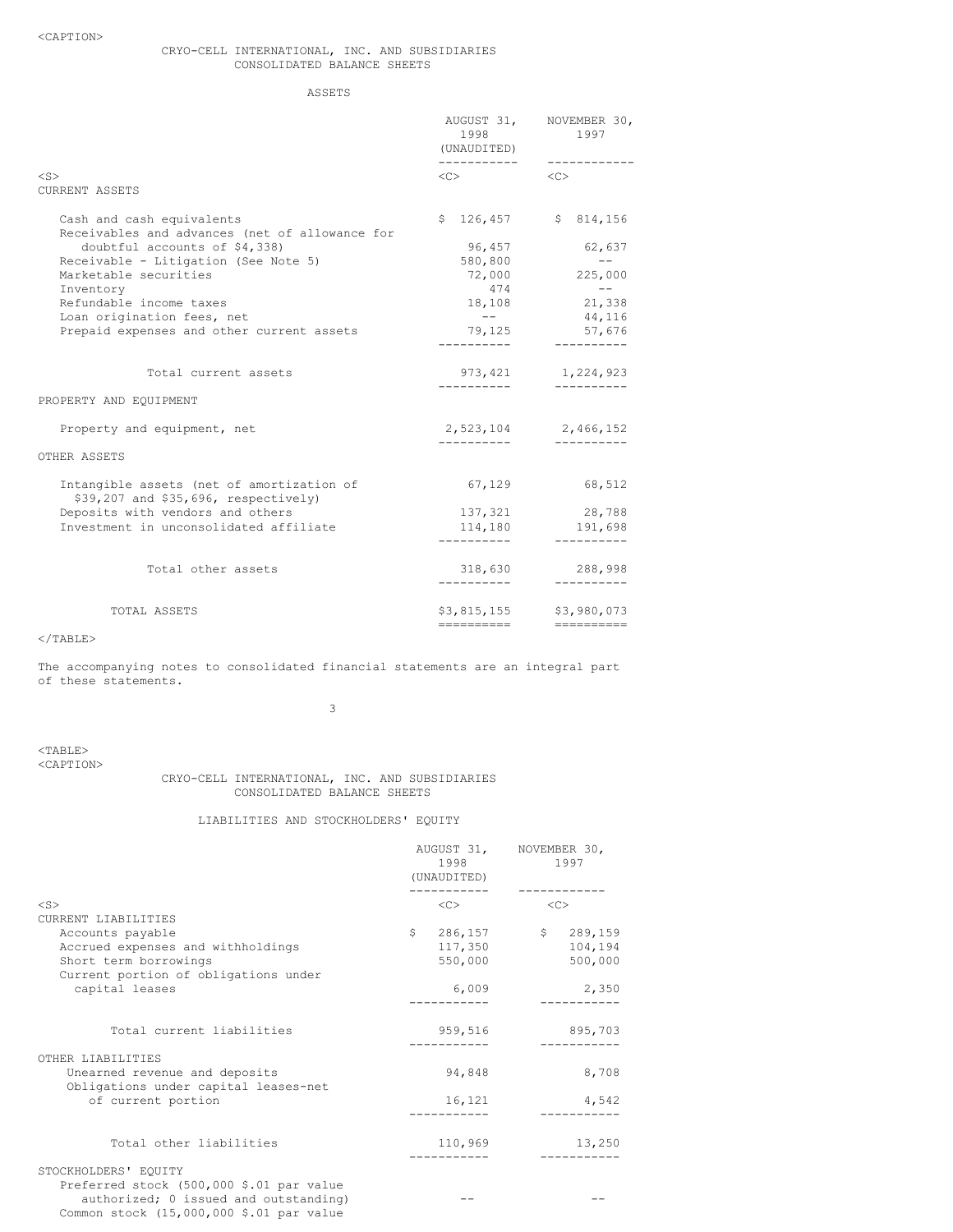| common shares authorized; 7,379,598<br>at August 31, 1998 and 7,186,501<br>at November 30, 1997 issued |               |               |
|--------------------------------------------------------------------------------------------------------|---------------|---------------|
| and outstanding)                                                                                       | 73,796        | 71,865        |
| Additional paid-in capital                                                                             | 8,356,214     | 7,702,791     |
| Unrealized losses on marketable securities                                                             | (328,000)     | (175,000)     |
| Accumulated deficit                                                                                    | (5, 357, 340) | (4, 528, 536) |
|                                                                                                        |               |               |
| Total stockholders' equity                                                                             | 2,744,670     | 3,071,120     |
| TOTAL LIABILITIES AND                                                                                  |               |               |
| STOCKHOLDERS' EOUITY                                                                                   | \$3,815,155   | \$3,980,073   |
|                                                                                                        |               |               |

 $<$ /TABLE>

The accompanying notes to consolidated financial statements are an integral part of these statements.

4

<TABLE> <CAPTION>

# CRYO-CELL INTERNATIONAL, INC. AND SUBSIDIARIES

# CONSOLIDATED STATEMENTS OF OPERATIONS

|                                                                                                                                                            | THREE MONTHS ENDED<br>_______________________________ |                                                          | NINE MONTHS ENDED<br>_______________________________     |                                                                                                                                                                                                                                                                                                                                                                                                                                                                                              |  |  |
|------------------------------------------------------------------------------------------------------------------------------------------------------------|-------------------------------------------------------|----------------------------------------------------------|----------------------------------------------------------|----------------------------------------------------------------------------------------------------------------------------------------------------------------------------------------------------------------------------------------------------------------------------------------------------------------------------------------------------------------------------------------------------------------------------------------------------------------------------------------------|--|--|
|                                                                                                                                                            | AUGUST 31,<br>1998<br>------------                    | AUGUST 31,<br>1997<br>___________                        | AUGUST 31,<br>1998<br>___________                        | AUGUST 31,<br>1997<br>___________                                                                                                                                                                                                                                                                                                                                                                                                                                                            |  |  |
| $<$ S $>$                                                                                                                                                  | <<>                                                   | <<>                                                      | <<>                                                      | <<                                                                                                                                                                                                                                                                                                                                                                                                                                                                                           |  |  |
| REVENUE                                                                                                                                                    | \$110,650<br>------------                             | \$7,425<br>___________                                   | \$199,125<br>___________                                 | $\mathsf{S}$<br>417,575<br>------------                                                                                                                                                                                                                                                                                                                                                                                                                                                      |  |  |
| COSTS AND EXPENSES:<br>Cost of sales<br>Marketing, general &                                                                                               | 22,739                                                |                                                          | 47,220                                                   |                                                                                                                                                                                                                                                                                                                                                                                                                                                                                              |  |  |
| administrative expenses<br>Research, development and                                                                                                       | 560,157                                               | 373,026                                                  | 1,480,116                                                | 1,225,063                                                                                                                                                                                                                                                                                                                                                                                                                                                                                    |  |  |
| related engineering<br>Depreciation and amortization                                                                                                       | 45,403<br>33,958<br>___________                       | 19,710<br>13,805<br>___________                          | 155,219<br>113,958<br>------------                       | 69,864<br>40,481<br>-----------                                                                                                                                                                                                                                                                                                                                                                                                                                                              |  |  |
| Total Cost<br>and Expenses                                                                                                                                 | 662,257<br>------------                               | 406,541<br>------------                                  | 1,796,513<br>------------                                | 1,335,408<br>-----------                                                                                                                                                                                                                                                                                                                                                                                                                                                                     |  |  |
| OPERATING PROFIT (LOSS)                                                                                                                                    | (551, 607)                                            | (399, 116)                                               | (1, 597, 388)                                            | (917, 833)                                                                                                                                                                                                                                                                                                                                                                                                                                                                                   |  |  |
| OTHER INCOME AND (EXPENSE):<br>Interest income<br>Interest (Expense)<br>Award on litigation (See Note 5)<br>Other income<br>Gain on sale of unconsolidated | ------------<br>366<br>(14, 303)<br>580,800<br>75,014 | ------------<br>11,288<br>$\sim$ $  -$<br>$- -$<br>$- -$ | ------------<br>10,473<br>(39, 057)<br>580,800<br>75,014 | ------------<br>42,022<br>$- -$<br>$- -$<br>$\qquad \qquad -$                                                                                                                                                                                                                                                                                                                                                                                                                                |  |  |
| affiliate's stock                                                                                                                                          | 191,756<br>-----------                                | 88,421<br>-----------                                    | 446,855<br>-----------                                   | 250,671<br>-----------                                                                                                                                                                                                                                                                                                                                                                                                                                                                       |  |  |
| Total Other Income<br>INCOME (LOSS) BEFORE EQUITY IN NET<br>LOSS OF UNCONSOLIDATED AFFILIATE<br>AND PROVISION FOR INCOME TAXES                             | 833,633<br>------------<br>282,026                    | 99,709<br>___________                                    | 1,074,085<br>------------<br>$(299, 407)$ (523,303)      | 292,693<br>-----------<br>(625, 140)                                                                                                                                                                                                                                                                                                                                                                                                                                                         |  |  |
| Provision for income taxes<br>Equity in net loss of                                                                                                        |                                                       |                                                          | $--$                                                     | $ -$                                                                                                                                                                                                                                                                                                                                                                                                                                                                                         |  |  |
| unconsolidated affiliate                                                                                                                                   | 85,035                                                | 66,203<br>------------                                   | 305,427                                                  | 142,535                                                                                                                                                                                                                                                                                                                                                                                                                                                                                      |  |  |
| NET INCOME (LOSS)                                                                                                                                          | -----------<br>\$196,991<br>===========               | $($ \$365,610)<br>===========                            | ------------<br>$($ \$828,730)<br>===========            | -----------<br>$(5 \t 767, 675)$                                                                                                                                                                                                                                                                                                                                                                                                                                                             |  |  |
| NET INCOME (LOSS) PER SHARE                                                                                                                                | \$0.03<br>------------                                | $(S \t 0.05)$<br>------------                            | $(S \t 0.11)$<br>-----------                             | $(S -$<br>0.11)<br>$=$ ===========                                                                                                                                                                                                                                                                                                                                                                                                                                                           |  |  |
| Number of Shares Used In Computation                                                                                                                       | 7,272,590<br>===========                              | 7,164,511                                                | 7,238,450<br>===========                                 | 7,157,843<br>$\begin{tabular}{lllllllllll} \multicolumn{2}{l}{} & \multicolumn{2}{l}{} & \multicolumn{2}{l}{} & \multicolumn{2}{l}{} & \multicolumn{2}{l}{} & \multicolumn{2}{l}{} & \multicolumn{2}{l}{} & \multicolumn{2}{l}{} & \multicolumn{2}{l}{} & \multicolumn{2}{l}{} & \multicolumn{2}{l}{} & \multicolumn{2}{l}{} & \multicolumn{2}{l}{} & \multicolumn{2}{l}{} & \multicolumn{2}{l}{} & \multicolumn{2}{l}{} & \multicolumn{2}{l}{} & \multicolumn{2}{l}{} & \multicolumn{2}{l}$ |  |  |
|                                                                                                                                                            |                                                       |                                                          |                                                          |                                                                                                                                                                                                                                                                                                                                                                                                                                                                                              |  |  |

 $<$ /TABLE $>$ 

The accompanying notes to consolidated financial statements are an integral part of these statements.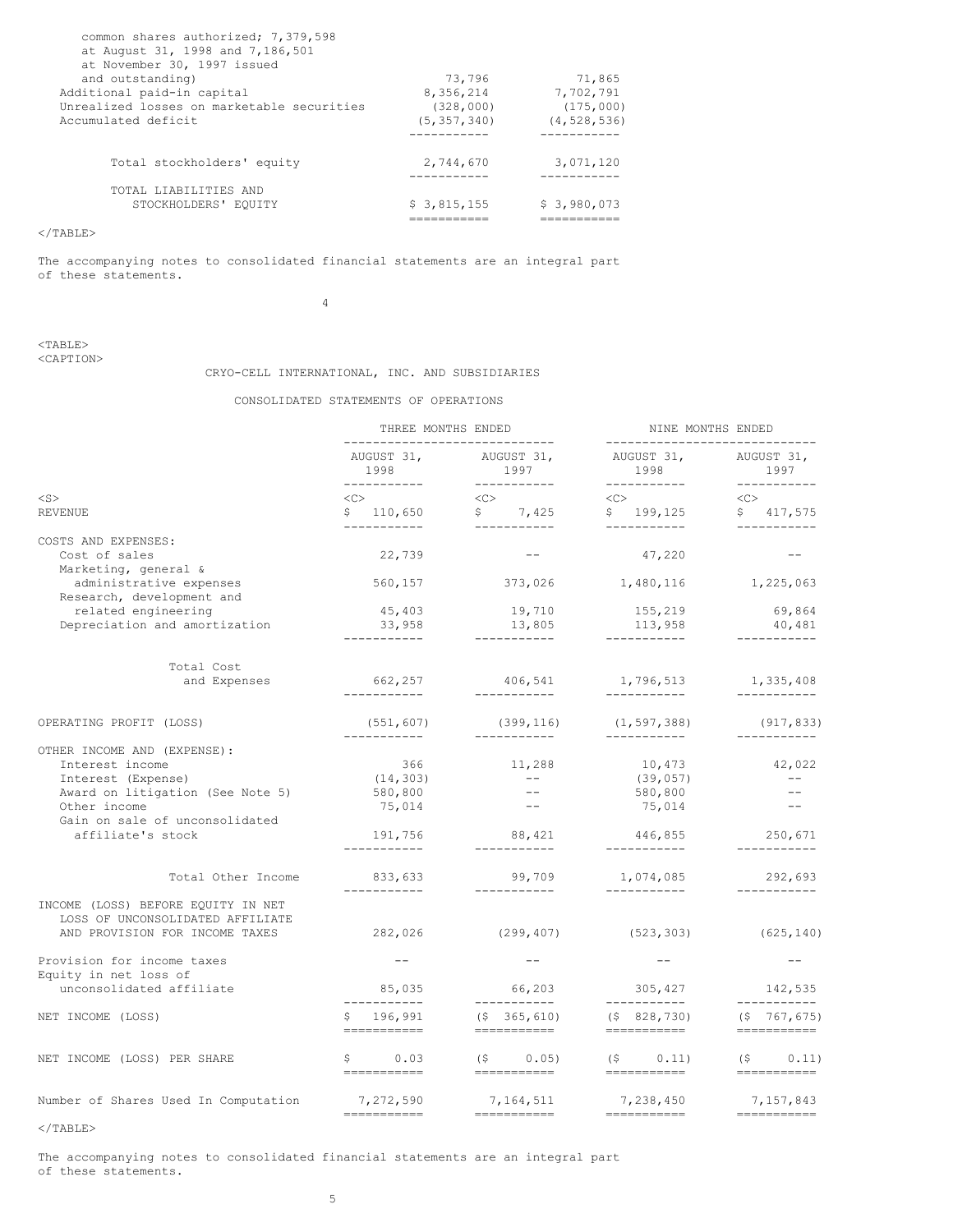# CRYO-CELL INTERNATIONAL, INC. AND SUBSIDIARIES CONSOLIDATED STATEMENT OF CASH FLOWS

|                                                        | NINE MONTHS ENDED                            |                              |  |
|--------------------------------------------------------|----------------------------------------------|------------------------------|--|
|                                                        | AUGUST 31, AUGUST 31,<br>1998<br>(UNAUDITED) | 1997<br>(UNAUDITED)          |  |
| $<$ S $>$<br>NET CASH PROVIDED BY (USED FOR) OPERATING | <<                                           | <<                           |  |
| ACTIVITIES                                             | Ŝ.                                           | $(999, 987)$ $(5, 327, 887)$ |  |
| NET CASH USED FOR INVESTING ACTIVITIES                 | (56, 952)                                    | (696, 098)                   |  |
| NET CASH PROVIDED BY FINANCING ACTIVITIES:             | 369,240                                      | 1,280,957                    |  |
| Increase (decrease) in cash and cash<br>equivalents    | (687, 699)                                   | 256,972                      |  |
| Cash and cash equivalents:                             |                                              |                              |  |
| Beginning of year                                      | 814,156                                      | 1,079,531                    |  |
| End of period                                          | Ŝ.<br>126,457                                | \$1,336,503                  |  |
|                                                        |                                              |                              |  |

# SUPPLEMENTAL DISCLOSURE OF CASH FLOW INFORMATION:

Cash paid during the year for:

| Interest     | S. | 39,057                | - 5 | $- -$       |
|--------------|----|-----------------------|-----|-------------|
|              |    | -----------           |     |             |
| Income taxes |    | $-  -$<br>___________ | S.  | $- -$<br>-- |
|              |    |                       |     |             |

#### $\langle$ /TABLE>

The accompanying notes to consolidated financial statements are an integral part of these statements.

6

### CRYO-CELL INTERNATIONAL, INC. NOTES TO CONSOLIDATED FINANCIAL STATEMENTS AUGUST 31, 1998 (UNAUDITED)

#### NOTE 1 - FINANCIAL STATEMENTS

The Consolidated Financial Statements including the Consolidated Balance Sheet as of August 31, 1998, Consolidated Statements of Operations for the nine months ended August 31, 1998 and Consolidated Statement of Cash Flows for the nine months ended August 31, 1998 have been prepared by the Company, without audit. In the opinion of Management, all adjustments (which include only normal recurring adjustments) necessary to present fairly the financial position, results of operations and changes in cash flows at August 31, 1998 and for all periods presented have been made.

Certain information and footnote disclosures normally included in consolidated financial statements prepared in accordance with generally accepted accounting principles have been condensed or omitted. It is suggested that these condensed financial statements be read in conjunction with the financial statements and notes thereto included in the Company's November 30, 1997 Annual Report on Form 10-KSB.

# NOTE 2 - INVESTMENT EQUITY IN UNCONSOLIDATED AFFILIATE, SALE OF STOCK

In the third quarter of 1998, the Company received \$191,756 from the sale of 145,000 shares of Net/Tech International, Inc. common stock. This sale brought the Company's remaining holdings of Net/Tech stock to 1,652,711 shares. Under the equity method of accounting, these shares are valued on CRYO-CELL's balance sheet at \$114,180 as of August 31, 1998. If these same shares were valued at the closing market price of Net/Tech's stock on August 31, 1998, the market capitalization of CRYO-CELL's holdings would be \$2,280,741. Under SEC Rule 144 the Company is allowed to sell 1% of Net/Tech's outstanding shares every 90 days. These eligible, saleable shares are not reflected in the marketable securities figure on the balance sheet.

NOTE 3 - LINE OF CREDIT

In August 1997, the Company entered into a one year line of credit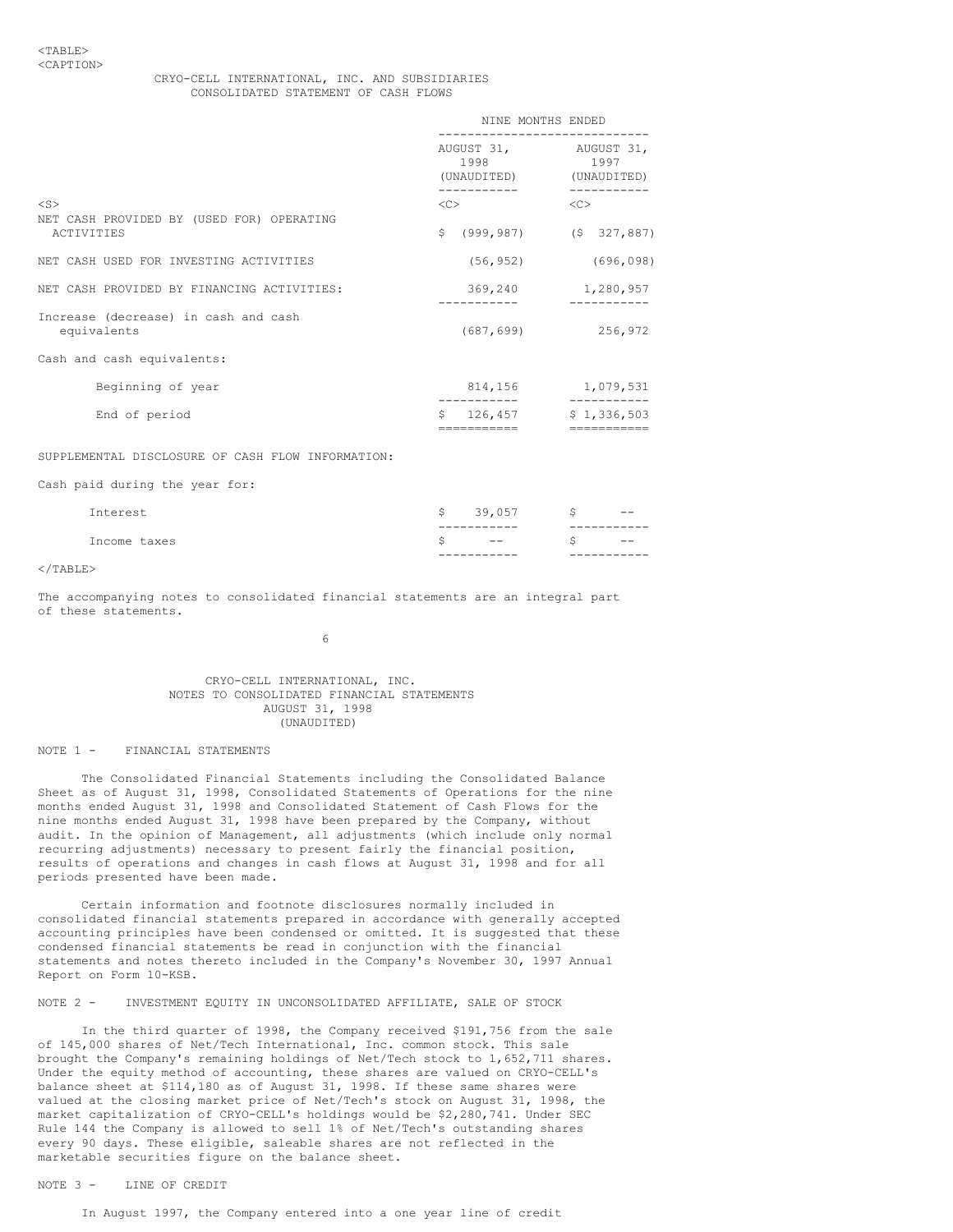agreement with NationsBank, N.A. ("the Bank") whereby the Bank will lend up to \$1,000,000. As part of the agreement, the Bank received a \$10,000 commitment fee and collateral of 250,000 shares of Net/Tech International, Inc. common stock owned by the Company and a pledge of 350,000 shares of the Company stock owned by a group of the Company's shareholders. At August 31, 1998 direct borrowings under this agreement were \$550,000. Terms of the loan require interest to be paid monthly at the Bank's prime lending rate plus 1%. The agreement contains several covenants relating to working capital and net worth which the Company is not in compliance with as of August 31, 1998 thus allowing the Bank to ask for current repayment. The agreement expired on August 21, 1998. The Company and the Bank are discussing an extension of the loan. Presently, the Company continues to pay the monthly interest per the original agreement. As the value of the collateral decreased because of the decline in the stock prices due in part to market conditions, it has been insufficient to cover the loan. The Company has agreed, if necessary, to restructure the collateral in an exchange for an extension of the loan.

### CRYO-CELL INTERNATIONAL, INC. NOTES TO CONSOLIDATED FINANCIAL STATEMENTS AUGUST 31, 1998 (UNAUDITED)

7

#### NOTE 4 - COMMITMENTS AND CONTINGENCIES

In December 1997, the Company entered into a marketing agreement with Lamaze Publishing Company to sponsor in conjunction with other well known companies the Lamaze tutorial tape and a full page advertisement in every issue of the Lamaze Parents Magazine at a cost of \$175,000. The tutorial tape sponsorship includes a 2.5 minute segment on the Company's cord blood program. As of August 31, 1998, the Company paid \$165,000 of this agreement and is recognizing this as a deposit on the balance sheet. In April 1998, the distribution of the Lamaze tutorial tape and the Lamaze Parents Magazine commenced. The deposit is being prorated over the term of the contract and expensed accordingly.

In March 1998, the Company entered into a marketing agreement with Lamaze Publishing Company to sponsor the Revista Lamaze para Padres Onsert Program at a cost of \$36,800. Pursuant to the agreement, the Company's Spanish brochures will be hand delivered to approximately 925,000 Hispanic "mothers-to-be" over the next two years. As of August 31, 1998, the Company paid \$5,000 of this agreement.

In September 1998, the Company acquired Medical Marketing Network, Inc. The Company purchased 100% of the shares of Medical Marketing Network, Inc. for 200,000 shares of the Company's common stock in a stock for stock transaction to be paid over three years. Medical Marketing Network, Inc. has approximately 70 independent sales contractors that call on and sell products to more than 6,000 obstetricians and gynecologists (OB/GYNs) across the country. The contract is primarily performance based, with a goal of 45,000 stored specimens by the third year. The Company's marketing program will now have extensive representation with the medical community. The Company's current affiliation with Lamaze and other programs are designed to reach expectant parents. This acquisition will allow the physicians to become more aware of this potentially life saving technology.

In August 1998, the wife of the Chairman of the Board loaned the Company the net proceeds of the sale of 70,000 shares of the Company's common stock. The note was converted and repaid with the issuance of 70,000 shares of the Company's common stock.

In August and September 1998, the Company borrowed \$100,000 from the wife of the Chairman of the Board. The note will be repaid with the proceeds of the Company's fund raising activities.

# NOTE 5 - LITIGATION

On July 20, 1998, the jury found in favor of the Company against the University of Arizona. The award was \$1,050,000 for the breach of contract and an additional \$120,000 was awarded to the Company for the University of Arizona's misappropriation of trade secrets. The University of Arizona has filed for a motion for a new trial on the basis that the verdict did not recognize the present value of money. The motion could reduce the \$1,050,000 award for breach of contract to \$605,000. This amount in addition to the aforementioned \$120,000 could make the award \$725,000. The award amount (\$725,000) has been reduced to \$580,800 in recognition of a 20% lawyer's contingency fee and is recognized as a receivable. The appeal process is always available to any defendant in any court action; however, the Company believes that if the reduction to present value is the allowed the University of Arizona will not appeal.

8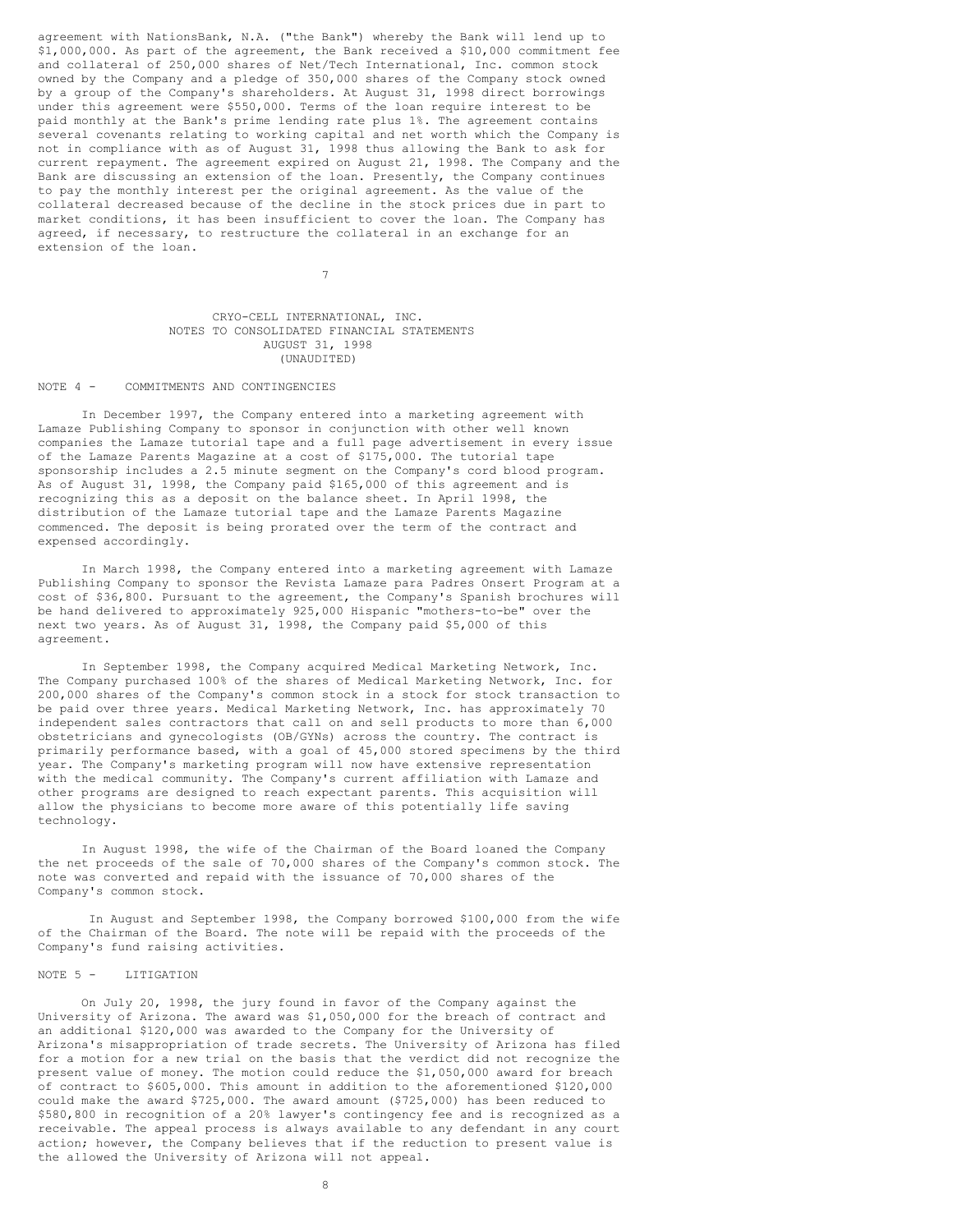### CRYO-CELL INTERNATIONAL, INC. NOTES TO CONSOLIDATED FINANCIAL STATEMENTS AUGUST 31, 1998 (UNAUDITED)

### NOTE 6 - CURRENT LIABILITIES

As of August 31, 1998, the Company reports \$286,156 in Accounts Payable. This amount includes \$106,131 of legal fees which are being contested. The Company feels these expenses are not valid and is conducting an audit of the legal invoices. If in fact the Company does owe these legal bills, the payment will be in the form of common stock of the Company per the retainer agreement with the legal firm.

#### NOTE 7 - OTHER INCOME

As of August 31, 1998 the Company reports \$75,014 as Other Income. This figure represents a reversal of research and development invoices that have been reversed after a settlement with the vendor. The expense is not payable by the Company. These invoices were recorded in fiscal 1997 and therefore, a prior period adjustment was necessary.

ITEM 2. MANAGEMENT'S DISCUSSION AND ANALYSIS OR PLAN OF OPERATION.

CRYO-CELL International, Inc., a Delaware Corporation, incorporated in 1989, is engaged in cryogenic storage and the design and development of storage devices for use in its cellular storage programs. During the period since its inception, the Company's activities have principally involved the design and development of its cellular storage unit ("CCEL Cellular Storage Unit") and in securing patents on the same. While the Company's patented cellular storage unit is capable of multi-faceted storage, the company has targeted the cryopreservation of umbilical cord blood stem cells as its initial entry into the cellular storage market.

The Company's technology involves patented, multi-faceted cellular storage units and the technology for processing stem cells from umbilical cord blood. The Company believes its technology provides an improved method for storing human cells, such as cord blood, tumor tissue, sperm and other cells in liquid nitrogen and/or liquid nitrogen vapor.

The unit is currently assembled by an independent manufacturer utilizing the Company's patented design. The Company has been advised by Underwriters Laboratories ("U/L") that we have passed all required inspections and the unit is now U/L listed. In order to affix the U/L label to all units that are deployed in the future, they must contain the same parts, operating capabilities and features as in the tested CCEL II model.

A factor of the Company's business strategy is its LifespanSM Cellular Storage Program. This program establishes a network of LifespanSM Centers through partnerships with hospitals and medical centers. Recently, the Company has succeeded in combining the LifespanSM Cellular Storage Program with its Revenue Sharing Program. The combined programs entitle the partnering hospital or medical center to receive an additional portion of their LifespanSM center's annual storage revenue. The number of LifespanSM Centers has been reduced because the Company has opened its own state of the art laboratory in Clearwater, Florida.

Tenet HealthSystem Hospitals, Inc., the second largest proprietary hospital system in the U.S. which operates over 120 hospitals, has contracted to participate as a LifespanSM Center and Single-Unit Revenue Sharing Partner. Tenet is expanding its lab facilities to implement the CRYO-CELL LifespanSM Program. The first facility is expected to be opened for processing in the fourth quarter of fiscal, 1998 at Tenet's St. Vincent Hospital in Worcester, Massachusetts or another Tenet hospital facility in the central region.

In June 1998, the Company signed an agreement with Women & Infants Hospital of Rhode Island for the establishment of a commercial placental/umbilical cord blood bank at their Providence, Rhode Island medical facility. Women & Infants Hospital will be offering its stem cell banking services to parents of approximately 9,000 babies who are born each year at this facility.

9

The Company's strategic plan is to develop an international cellular banking network based on its patented technologies. The Company is focusing on building alliances through its LifespanSM Program as well as its Revenue Sharing Program with university/medical centers and other organizations in the United States and overseas.

The Company gains significant marketing support from each partnered hospital or medical center as they educate their patients on the potential life-saving benefits of umbilical cord blood stem cell storage. Since the hospital or medical center, under the Revenue Sharing Program, has now invested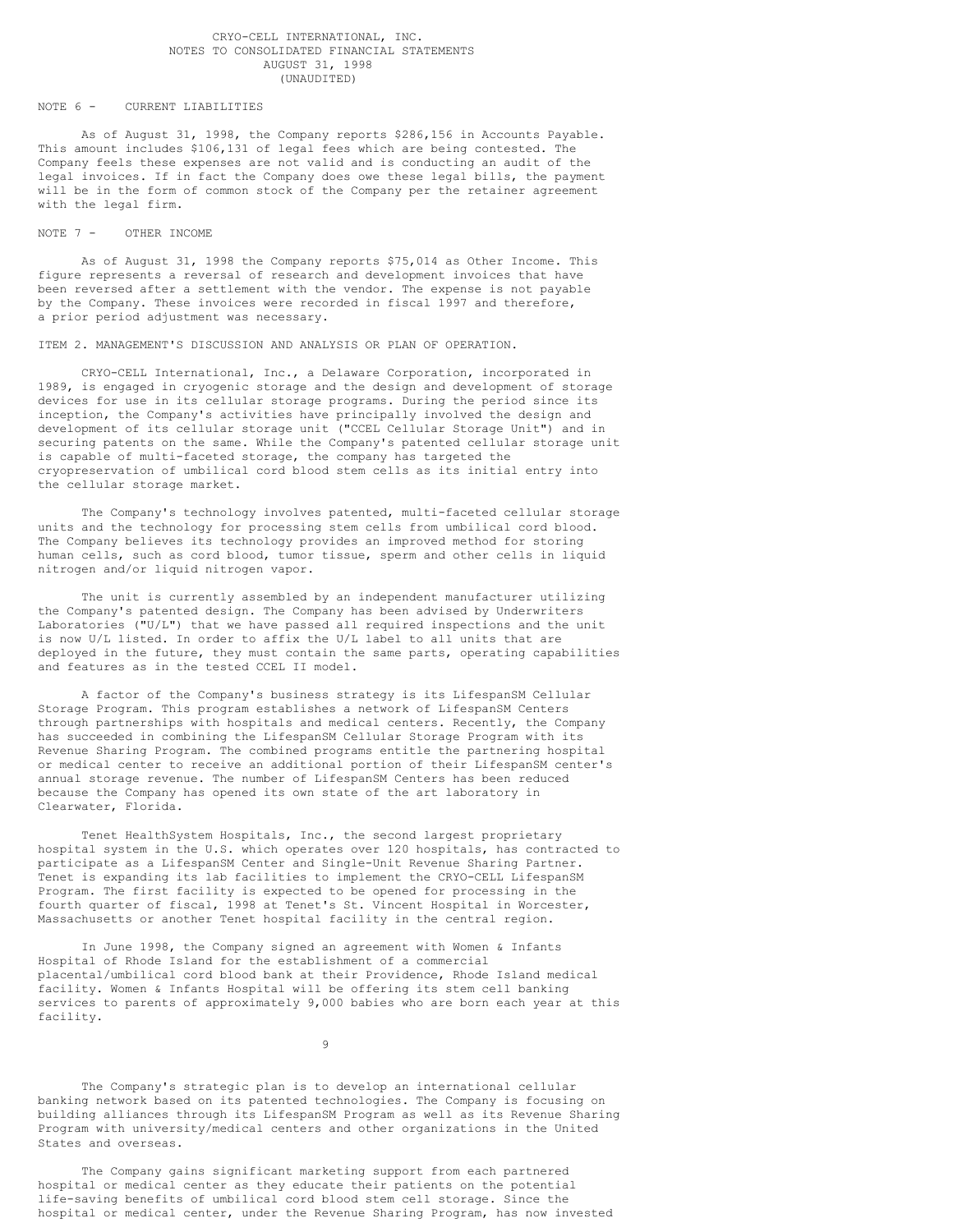its own funds in the program, the Company believes this combined effort has the potential to accelerate the storage of cellular specimens.

The following is a discussion and analysis of the financial condition and results of operations of the Company for the quarter August 31, 1998 as compared to the same period of the prior year.

# GENERAL

In addition to initiating its LifespanSM Cellular Storage Program, the Company has entered into an agreement with the Lamaze Publishing Company to sponsor the Lamaze tutorial tape, "You and Your Baby". The agreement calls for Lamaze Childbirth Educators to show the videotape to nearly two million women in their third trimester of pregnancy. Over 90% of first time mothers and 45% of the pre-natal market avail themselves of the Lamaze Institute for Family Education proven instruction program. The tutorial tape, which will be distributed by over 10,000 instructors, will discuss the importance of cord blood storage and refer viewers to the full page ad the company has placed in the Lamaze Parents Magazine, which will be distributed to 2.4 million expectant mothers. The Company has also committed to a second Lamaze program which will now bring the total coverage to 3.6 million expectant mothers for the tutorial tape and 4.8 million expectant mothers for the Lamaze Parents Magazine over a two year period. In addition, the Company has signed a two year agreement with the Revista Lamaze para Padres Special Delivery Magazine Onsert Program to reach nearly one million Hispanic mothers-to-be with a hand delivered Spanish translation of the CRYO-CELL brochure. The Company feels this is an extremely important marketing campaign because it is known that ethnic minorities are generally underrepresented in the National Marrow Donor Registry. The Company has exclusivity in the cord blood storage field and first right of refusal for renewal of the agreement.

In May 1998, the Company entered into two agreements with third parties whereby CRYO-CELL is contracted to process and cryogenically store cord blood and other specimens. The terms of both agreements are confidential. However, the Company believes that both the agreements have the potential to provide increased volume without compromising the Company's pricing structure.

In June 1998, the Company entered into an agreement with International Broadcast Corporation (IBC). IBC is responsible for the production of a one-half hour infomercial relating to CRYO-CELL's U-Cord(TM) stem cell processing and storage activities. The infomercial is expected to be completed and shown on television to approximately 50 million people in January, 1999.

In June 1998, the Company was granted a license to operate in the State of New York. The New York Department of Health has approved the Company's application to operate as a comprehensive tissue procurement service, processing and storage facility. This license allows the Company to offer its cord blood stem cell banking services to the residents of New York, which represents a new market in excess of 270,000 annual births.

10

In September 1998, the Company acquired 100% of the shares of Medical Marketing Network, Inc. in a stock for stock transaction. Medical Marketing Network, Inc. has approximately 70 independent sales contractors that call on and sell products to more than 6,000 obstetricians and gynecologists (OB/GYNs) across the country. The contract is primarily performance based, with a goal of 45,000 stored specimens by the third year. The Company's marketing program will now have extensive representation with the medical community. The Company's current affiliation with Lamaze and other programs are designed to reach expectant parents. This acquisition will allow the physicians to become more aware of this potentially life saving technology.

During the quarter, the Company continued its program of marketing its Revenue Sharing Agreements. Under this arrangement the Company shares its storage revenues with investors who receive entitlements on storage spaces.

#### YEAR 2000

The Company has analyzed the Year 2000 (Y2K) impacts to its business and has determined that this will not have a material impact to the Company's business, products, operations or financial condition. The Company does not use any internally developed application platforms. All business support systems and applications are created on commercially available packages that are either already confirmed to be Y2K compliant, or will be compliant with an upgrade to the latest release. All software upgrades are scheduled to be completed during the second quarter of 1999. An Integrated Systems Test will be scheduled once all of the software applications have been upgraded.

Through its LifespanSM Program, the Company distributes its patented CCEL II Cellular Storage System to participating hospitals and medical facilities. The outside independent contractor responsible for manufacturing the CCEL II has certified that, once the operating system and database application have been upgraded to the most current release, it will be Y2K compliant. The upgrades are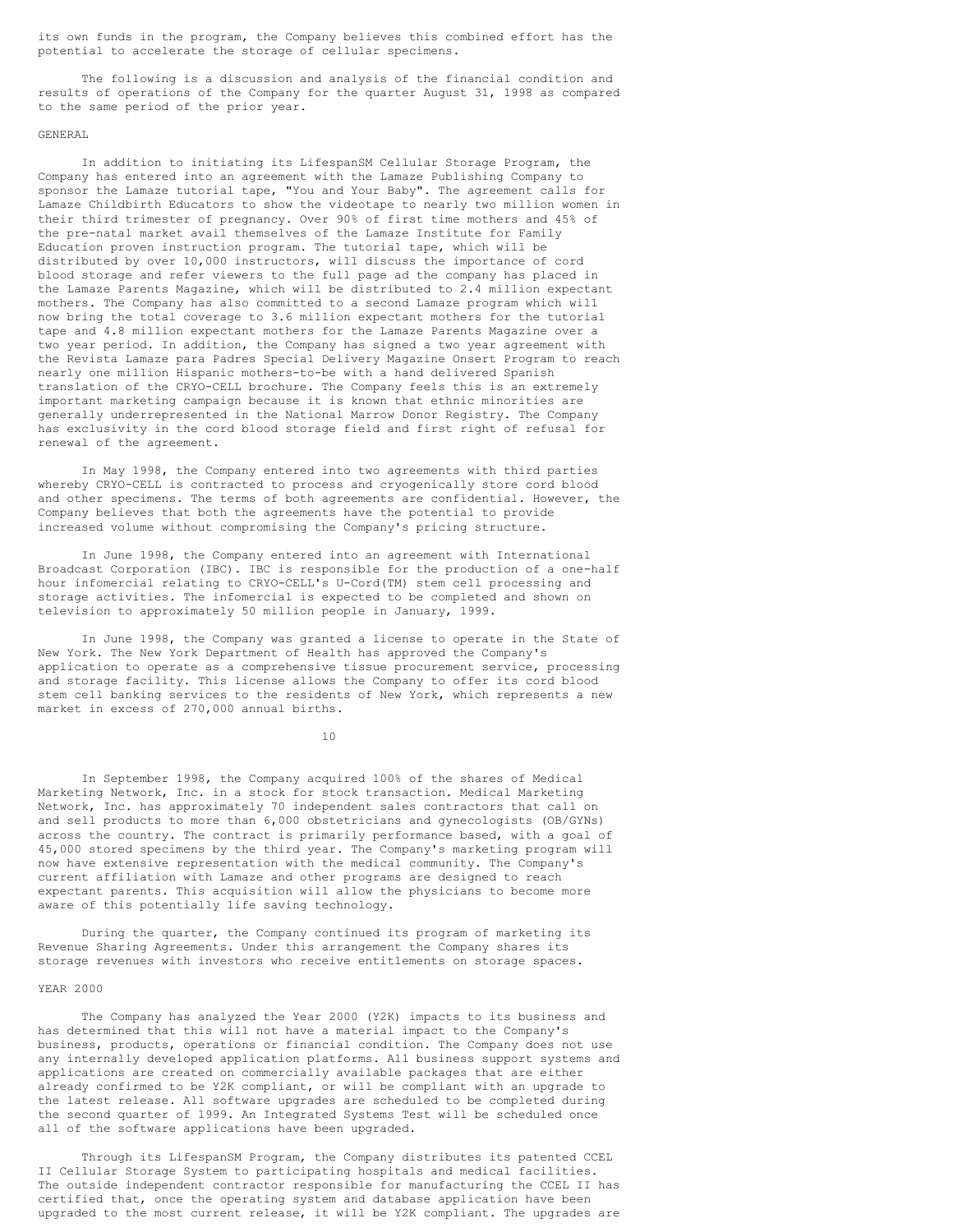scheduled to be implemented during the second quarter of 1999.

The Company is in the process of auditing our external providers for the Y2K impacts to the services they provide. These include but are not limited to, security system provider, telephone related systems provider, liquid nitrogen provider and the electricity provider. The Company will be requiring a status report from each of our suppliers as to their readiness to meet the Y2K challenge, a commitment that they will provide us uninterrupted service before, during and after January 1, 2000.

### INVESTMENT IN UNCONSOLIDATED AFFILIATE

CRYO-CELL owned 23% of Net/Tech International, Inc., at quarter end (See Note 2 of the Notes to Consolidated Financial Statements for CRYO-CELL holdings). Net/Tech International, Inc.'s premier product is the patented Hygiene GuardTM Hand Washing Monitoring System. The Hygiene GuardTM is an innovative, potentially life saving technology used to monitor employee hand washing at any hand washing station. The system can be utilized in the food service, food processing, health care and child care industries as well as any environment where hygiene and control of the spread of infectious disease is a priority.

The Company carries its investment in Net/Tech under the Equity Method in accordance with generally accepted accounting principles. Under the equity method of accounting, these shares are valued on CRYO-CELL's balance sheet at \$114,180 as of August 31, 1998. If these same shares were valued at the closing market price of Net/Tech's stock on August 31, 1998, the market capitalization of CRYO-CELL's holdings would be \$2,280,741. Since the end of fiscal 1995, the Company has systematically reduced its holdings in Net/Tech from 42% to the current level of 23%. When the Company's holdings of Net/Tech are less than 20%, they would be valued at fair market value in accordance with generally accepted accounting principles.

11

#### MANAGEMENT

In August 1998, Frank W. Hendricks a Board member of the Company passed away. Mr. Hendricks served as a member of the Board since 1996. Prior to joining the Company, Mr. Hendricks was retired from Rust-Oleum Corporation where he served as Vice President of Technology and Development for the International Division. Previously, Mr. Hendricks was Executive Vice President of International Operations for a Chemical Division of Occidental Petroleum Corporation.

In September 1998, Gerald F. Maass was appointed as a member of the Board of Directors of the Company. Mr. Maass joined the Company as Executive Vice President and General Manager in February 1998. Mr. Maass resigned from a 10 year tenure with Johnson & Johnson (Critikon) where he served as International Director of Marketing. Mr. Maass' international contacts will be invaluable in the development of strategic alliances for the Company's proprietary technology in foreign markets. Along with extensive marketing experience, Mr. Maass also brings to CRYO-CELL experience in general management and the medical technology field.

# RESULTS OF OPERATIONS

REVENUES. Revenues for the nine months ended August 31, 1998 were \$199,125 as compared to \$417,575 in 1997. The decrease reflects a lower level of Revenue Sharing Agreements which were brought to fruition during the quarter. When adjusted for the impact of said Revenue Sharing Agreements, the actual processing and storage revenue increased significantly during the period.

MARKETING, GENERAL AND ADMINISTRATIVE EXPENSES. Marketing, general and administrative expenses during the nine months ended August 31, 1998 were \$1,480,116 as compared to \$1,225,063 in 1997. These expenditures reflect the expense of market development, lab operations support and client services associated with the LifespanSM Centers and Revenue Sharing Agreements, continued product development, and the establishment of an expanded management team to handle the anticipated growth. In addition, the Company incurred costs for printing promotional brochures associated with the marketing campaign with Lamaze Publishing Company.

RESEARCH, DEVELOPMENT AND RELATED ENGINEERING EXPENSES. Research, development and related engineering expenses for the nine months ended August 31, 1998, were \$155,219 as compared to \$69,864 in 1997. The increase reflects the continued development of the Company's second generation cellular storage unit, as well as, the research and development of the Company's additional cellular storage systems. The Company has been advised by Underwriter's Laboratories ("U/L") that the second generation cellular storage unit has passed all required inspections and the unit is now U/L approved. In order to affix the U/L label to all units that are deployed in the future, they must contain the same parts, operating capabilities and features as in the tested CCEL II model. In July 1998, the Company began storing cord blood specimens in the CCEL II model located at the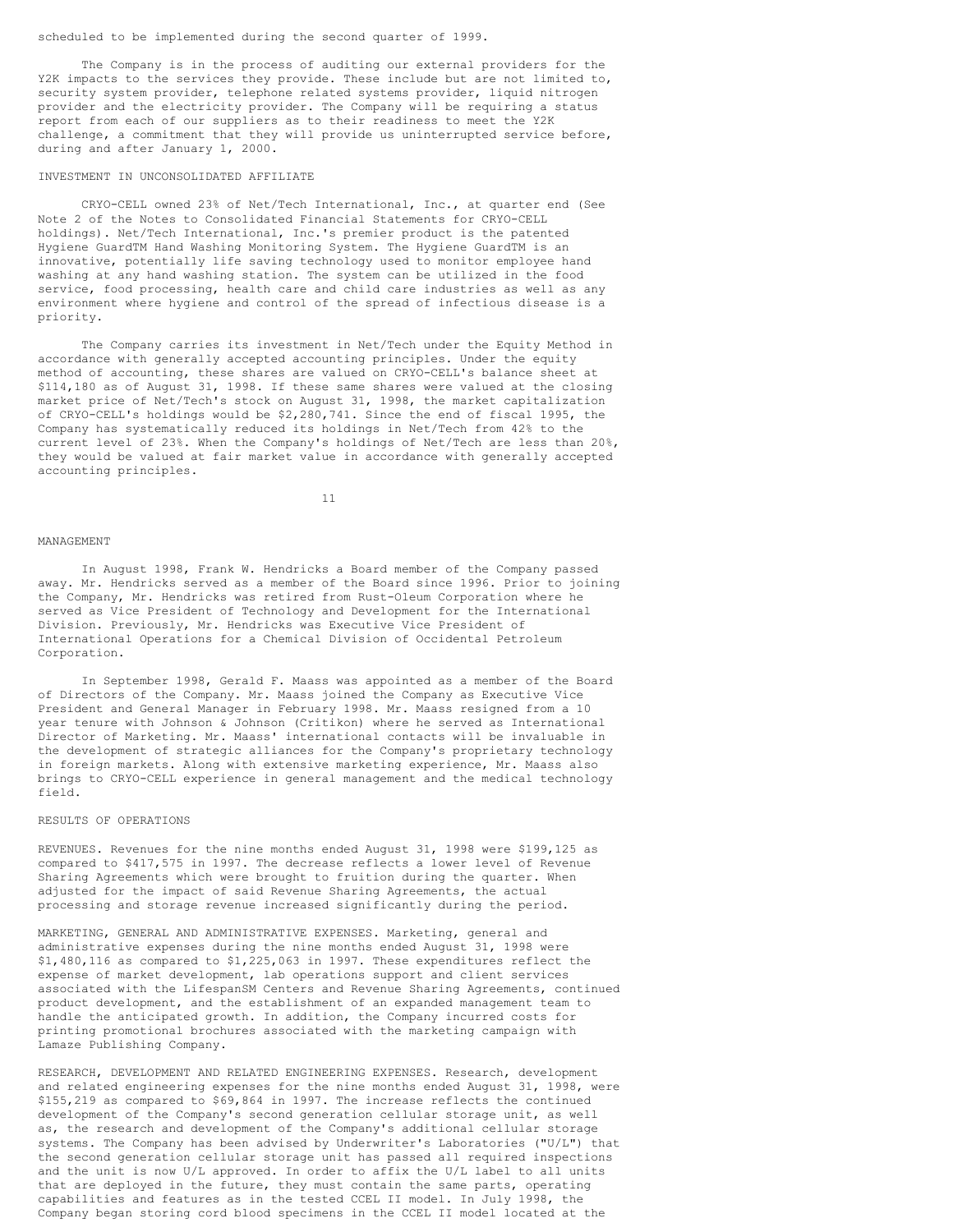### state of the art laboratory in Clearwater, Florida.

#### LIQUIDITY AND CAPITAL RESOURCES

At August 31, 1998, the Company had cash and cash equivalents of \$126,457 as compared to \$1,336,503 at August 31, 1997. The decrease in cash and cash equivalents was a result of the funding of operations as well as the increased spending for the Company's new state of the art laboratory, expenditures related to its cellular storage unit and expenses related to the marketing campaign with Lamaze Publishing Company.

12

The Company anticipates that cash reserves, cash flows from operations and the sale of subsidiary stock in fiscal, 1998 will be sufficient to fund its growth. Cash flows from operations will depend primarily on the sale of additional Revenue Sharing Agreements and the results of an extensive umbilical cord blood cellular storage marketing campaign with Lamaze publications. The Company believes revenues will increase significantly as a result of the acquisition of Medical Marketing Network, Inc. This national sales force calls on and sell products to more than 6,000 obstetricians and gynecologists (OB/GYNs) on a commission only basis.

#### FORWARD LOOKING STATEMENTS

In addition to historical information, this report contains forward-looking statements within the meanings of Section 27A of the Securities Act of 1933 and Section 21E of the Securities Exchange Act of 1934. The forward-looking statements contained herein are subject to certain risks and uncertainties that could cause actual results to differ materially from those reflected in the forward-looking statements. Factors that might cause such a difference include, but are not limited to, those discussed in the section entitled "Management's Discussion and Analysis or Plan of Operation." Readers are cautioned not to place undue reliance on these forward-looking statements, which reflect management's analysis only as of the date hereof. CRYO-CELL International, Inc. (the "Company") undertakes no obligation to publicly revise these forward-looking statements to reflect events or circumstances that arise after the date hereof. Readers should carefully review the risk factors described in other documents the Company files from time to time with the Securities and Exchange Commission, including the most recent Annual Report on Form 10-K, Quarterly Reports on Form 10-Q to be filed by the Company in 1998 and any Current Reports on Form 8-K filed by the Company.

13

# PART II - OTHER INFORMATION

#### ITEM 1. LEGAL PROCEEDINGS

CRYO-CELL INTERNATIONAL, INC. V. UNIVERSITY OF ARIZONA, ET AL.

In July, 1996, CRYO-CELL filed a lawsuit in the Superior Court of California claiming that the University of Arizona and other defendants had breached CRYO-CELL's contract, misappropriated trade secrets and other allegations. The University filed a motion attempting to get the Lawsuit dismissed in California which the Court disallowed. CRYO-CELL believed its suit had merit and the allegations can be proven.

On March 28, 1997, the Company was informed that the University of Arizona has filed a cross claim to the CRYO-CELL lawsuit stating that CRYO-CELL had breached the contract and had intentionally misled the University. CRYO-CELL believes there is no merit to these allegations and that the belated cross claim is part of the strategy by the University to motivate CRYO-CELL to settle the case. On July 6, 1998 this case was tried in the Superior Court of San Francisco.

On July 20, 1998, the jury found in favor of the Company against the University of Arizona. The award was \$1,050,000 for the breach of contract and an additional \$120,000 was awarded to the Company for the University of Arizona's misappropriation of trade secrets. Subsequent to the conclusion of the trial, the University of Arizona filed a motion for a judgment not withstanding the verdict which was denied. The defendants also filed a motion for a new trial which was also denied. The defendants have requested a new trial relative to the award being excessive, pleading for the award to be reduced for present value. There is no assurance that the judge will reduce the award, however; if the judge does the jury award of \$1,170,000 could be reduced to approximately \$725,000. The jury found that the University of Arizona had breached its contract with CRYO-CELL. The jury also found that the customer list belonged to CRYO-CELL and that the University of Arizona and Dr. David Harris had misappropriated this trade secret. In the cross complaint filed by the University of Arizona against CRYO-CELL the jury voted unanimously against the University of Arizona and in favor of CRYO-CELL.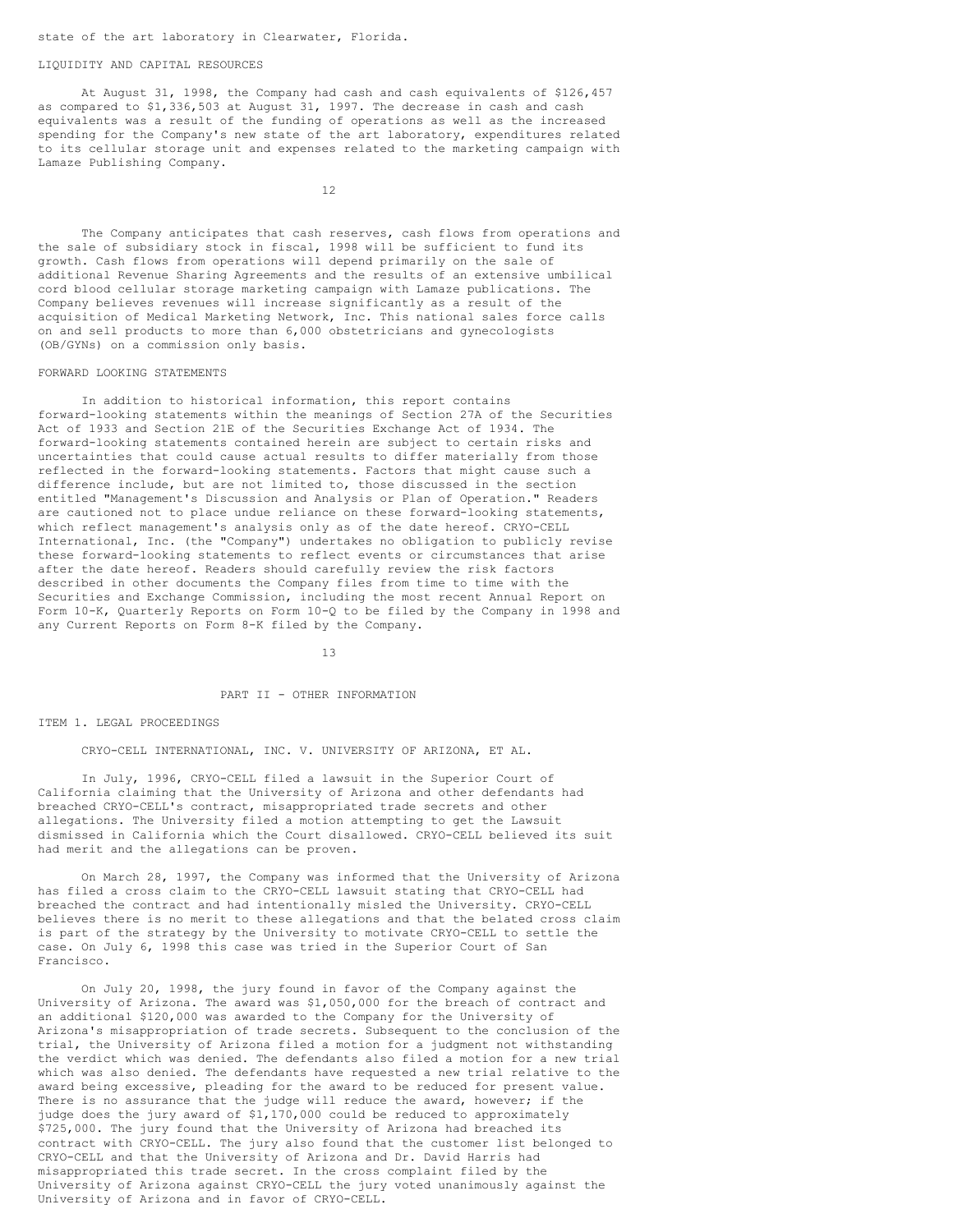CRYO-CELL INTERNATIONAL, INC. V. STAINLESS DESIGN CORPORATION, ET. AL.

On October 31, 1997, the Company filed a complaint in the United States District Court for the Northern District of New York against Stainless Design Corporation (SDC) seeking to recover two cellular storage units that have been completed by SDC currently located at SDC's manufacturing facility, additional equipment stored by SDC and a \$250,000 deposit remaining from \$900,000 the Company paid in 1993 for the production of six cellular storage machines.

During the third quarter of 1998, an out of court settlement was reached. Under the terms of this settlement, SDC will release equipment owned by CRYO-CELL and return the 25,000 shares of stock it had previously received.

14

ITEM 6. EXHIBITS AND REPORTS ON FORM 8-K

(a) Exhibits

- 3.1 Certificate of Incorporation(1)
- 3.11 Amendment to Certificate of Incorporation(2)
- 

-------------------

- 3.2 By-Laws(1)  $\frac{2}{3}$   $\frac{2}{3}$   $\frac{2}{3}$  Board Minutes to Amendment of By-Laws(2)
	- 27 Financial Data Schedule (EDGAR version only)
- (1) Incorporated by reference to the Company's Registration Statement on Form S-1 (No. 33-34360).
- (2) Incorporated by reference to the Company's Annual Report on Form 10-K for the year ended November 30, 1994.
- (b) Reports on Form 8-K filed since the Company's last report are as follows:

Date of Report Items Reported

15

#### SIGNATURES

Pursuant to the requirements of the Securities Exchange Act of 1934, the Registrant has duly caused this report to be signed on its behalf by the undersigned thereunto duly authorized.

CRYO-CELL INTERNATIONAL, INC.

/s/ DANIEL D. RICHARD ------------------------------- Daniel D. Richard Chief Executive Officer

Date: October 15, 1998

16